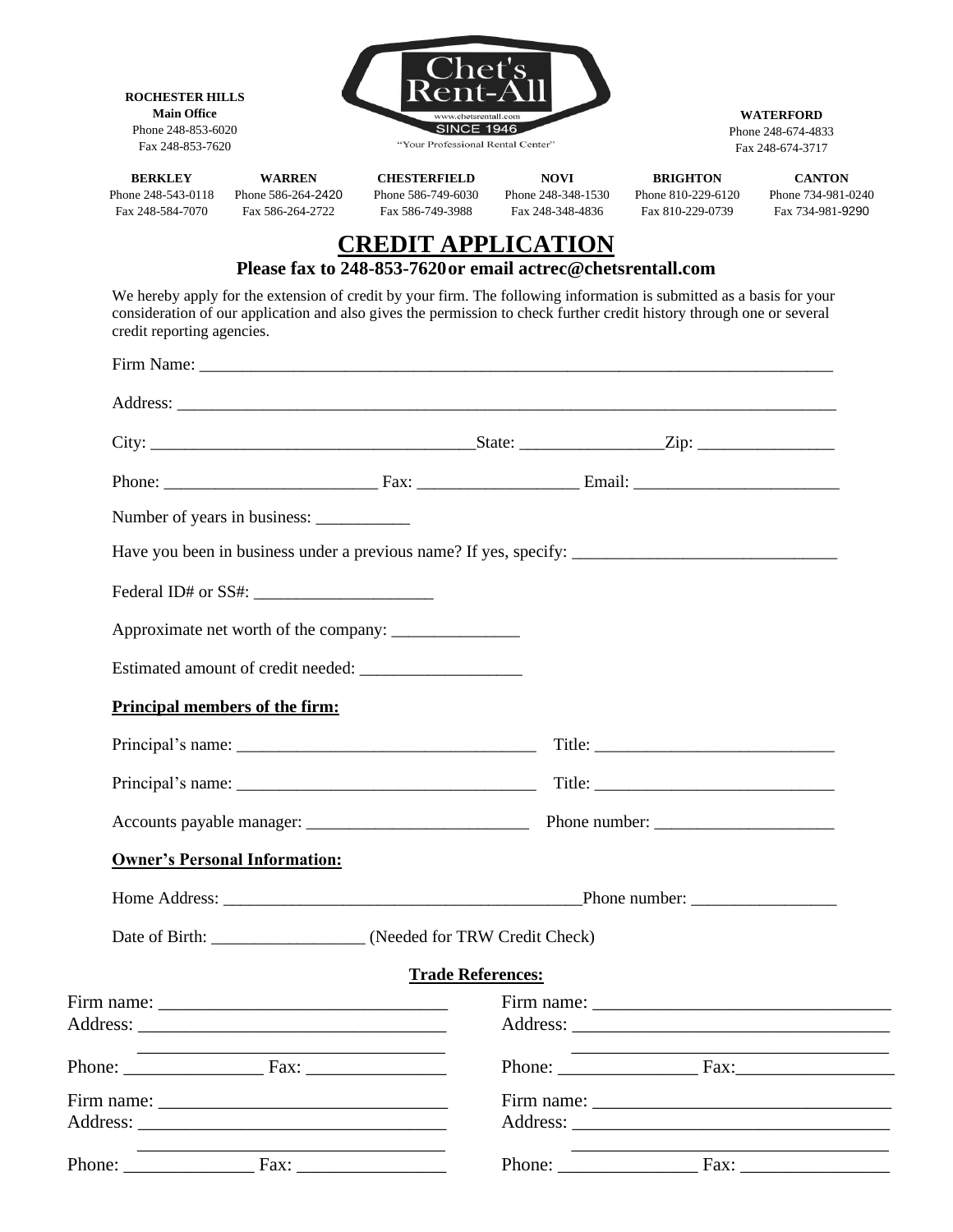## **Bank Reference:**

| Name of Bank: | Bank Account #: |  |
|---------------|-----------------|--|
| Address:      | Phone #:        |  |
|               |                 |  |

## **Rental Contract Information:**

On your contracts do you require any of the following information (if yes, mark the appropriate box):

- [ ] PO number required [ ] Attach physical PO to invoice [ ] Job number
- [ ] Employees authorized to rent (if you require this information please list on the following authorized user form)

\*\*Chet's requires a job location for all contracts, please be able to provide a job address for rentals\*\*

## **Tax Status (For Michigan Sales and Use Tax):**

The undersigned Purchaser or Renter, being fully informed concerning the Michigan Sales and Use Tax Acts and their rules and regulations, hereby certifies the he/she is either legally subject to such taxes or is entitled to exemption from such taxes by reason of one or more of the classifications listed below (please check one box):

[ ] Subject to State Sales and Use Taxes

[ ] Exempt (please fill out the attached Michigan Sales and Use Tax certificate of exemptions)

The undersigned hereby makes this certificate a part of each contract, unless otherwise specified on such contract; and agrees to reimburse seller for any deficiencies imposed by the State of Michigan for any violation of such rules and regulations.

This certificate shall remain in effect for the period which the State of Michigan shall hold the seller liable.

#### **\*\*\*We agree to pay within your terms of Net 30 days\*\*\***

#### **\*\*\*An interest charge of 2% per month will be applied to all past due accounts\*\*\***

The undersigned herby agrees that should a credit account be opened, and in the event of default in the payment of any amount due, and if such account is submitted to a collection authority, to pay an additional charge equal to the cost of collection including court costs.

The undersigned individual who is either a principal of the credit applicant or a sole proprietorship of the credit applicant, recognizing that his or her individual credit history may be a factor in the evaluation of the credit history of the applicant, hereby consents to and authorizes the use of a consumer credit report on the undersigned by the above named business credit grantor, from time to time as may be needed, in the credit evaluation process.

| <b>Authorized Signature:</b> | Title: |  |
|------------------------------|--------|--|
|                              |        |  |
| Please print your name:      | Date:  |  |

| For Chet's office use only $-$ Do not write below                                 |  |                           |  |
|-----------------------------------------------------------------------------------|--|---------------------------|--|
| Approved/Rejected: ________________Credit Limit: ________________________________ |  | $\mathbf{B} \mathbf{v}$ : |  |
|                                                                                   |  |                           |  |
|                                                                                   |  |                           |  |
|                                                                                   |  |                           |  |